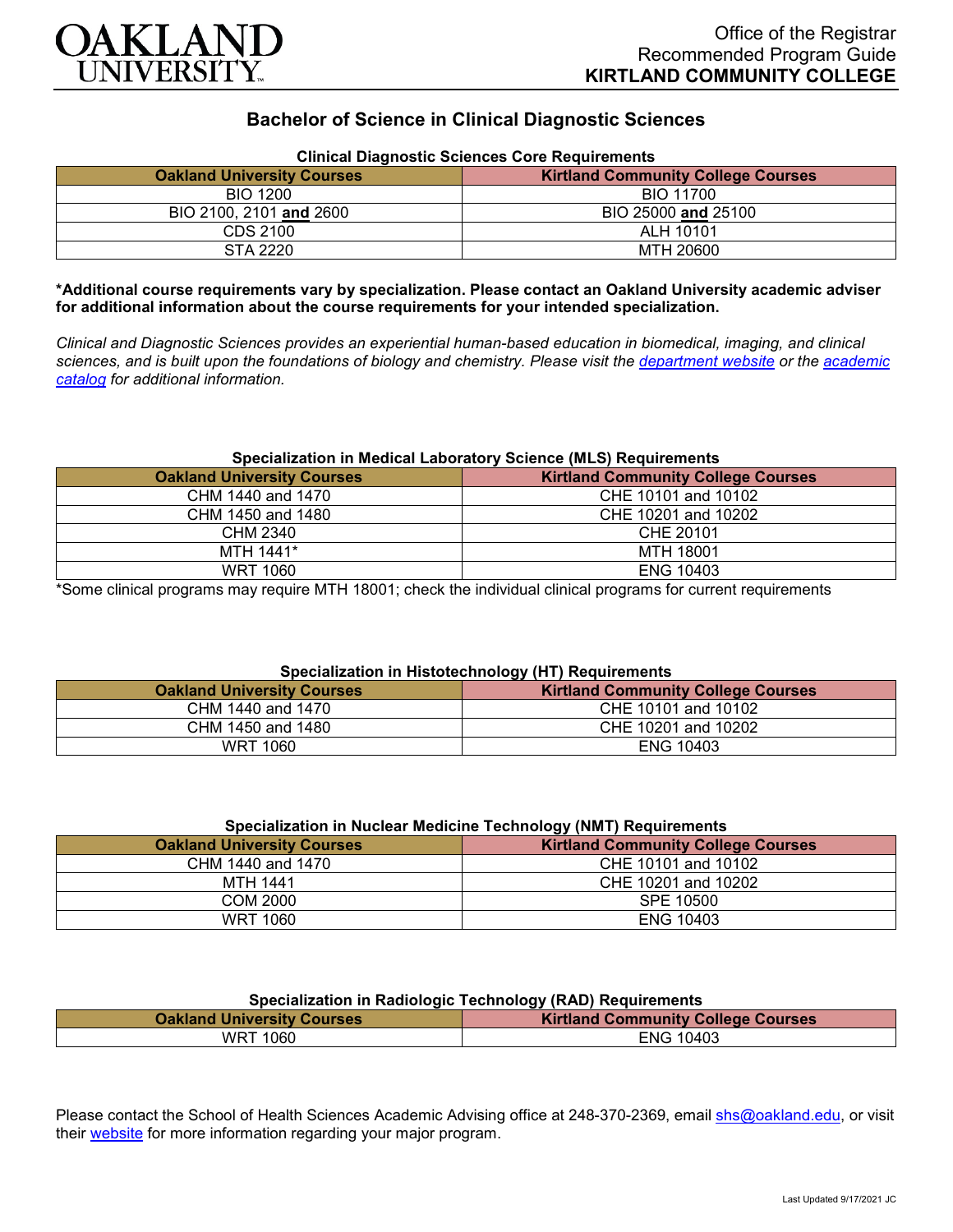

# **Bachelor of Science in Clinical Diagnostic Sciences**

| Cilincal Diagnostic Sciences Core Requirements |                                           |
|------------------------------------------------|-------------------------------------------|
| <b>Oakland University Courses</b>              | <b>Kirtland Community College Courses</b> |
| <b>BIO 1200</b>                                | BIO 11700                                 |
| BIO 2100, 2101 and 2600                        | BIO 25000 and 25100                       |
| CDS 2100                                       | ALH 10101                                 |
| STA 2220                                       | MTH 20600                                 |

## **Clinical Diagnostic Sciences Core Requirements**

**\*Additional course requirements vary by specialization. Please contact an Oakland University academic adviser for additional information about the course requirements for your intended specialization.**

*Clinical and Diagnostic Sciences provides an experiential human-based education in biomedical, imaging, and clinical sciences, and is built upon the foundations of biology and chemistry. Please visit the [department website](https://www.oakland.edu/shs/clinical-and-diagnostic-sciences/) or the [academic](http://catalog.oakland.edu/preview_program.php?catoid=53&poid=8663)  [catalog](http://catalog.oakland.edu/preview_program.php?catoid=53&poid=8663) for additional information.*

### **Specialization in Pre-Clinical Professions (Medicine, Dentistry, Optometry, Veterinary Medicine) Requirements**

| <b>Oakland University Courses</b>               | <b>Kirtland Community College Courses</b>  |
|-------------------------------------------------|--------------------------------------------|
| CHM 1440 and 1470                               | CHE 10101 and 10102                        |
| CHM 1450 and 1480                               | CHE 10201 and 10202                        |
| CHM 2340                                        | CHE 20101                                  |
| CHM 2350                                        | CHE 20201                                  |
| CHM 2370                                        | CHE 20102 and 20202                        |
| <b>WRT 1060</b>                                 | <b>ENG 10403</b>                           |
| Elective Credits (more options available at OU) | ENG 10303; MTH 18001; MTH 22002; PSY 24000 |

#### **Specialization in Pre-Pharmacy Requirements**

| <b>Oakland University Courses</b> | <b>Kirtland Community College Courses</b> |
|-----------------------------------|-------------------------------------------|
| CHM 1440 and 1470                 | CHE 10101 and 10102                       |
| CHM 1450 and 1480                 | CHE 10201 and 10202                       |
| CHM 2340                          | CHE 20101                                 |
| CHM 2350                          | CHE 20201                                 |
| CHM 2370                          | CHE 20102 and 20202                       |
| MTH 1554                          | MTH 22002                                 |
| <b>WRT 1060</b>                   | <b>ENG 10403</b>                          |

### **Specialization in Pre-Physician Assistant Requirements**

| <b>Oakland University Courses</b> | <b>Kirtland Community College Courses</b>     |
|-----------------------------------|-----------------------------------------------|
| <b>BIO 1201</b>                   | Satisfied by completing (BIO 11700 and 11800) |
| CHM 1440 and 1470                 | CHE 10101 and 10102                           |
| CHM 2340                          | CHE 20101                                     |
| <b>PSY 1000</b>                   | PSY 10100                                     |
| <b>PSY 2250</b>                   | <b>PSY 24000</b>                              |
| <b>WRT 1060</b>                   | <b>ENG 10403</b>                              |

Please contact the School of Health Sciences Academic Advising office at 248-370-2369, email [shs@oakland.edu,](mailto:shs@oakland.edu) or visit their [website](http://www.oakland.edu/shs/advising) for more information regarding your major program.